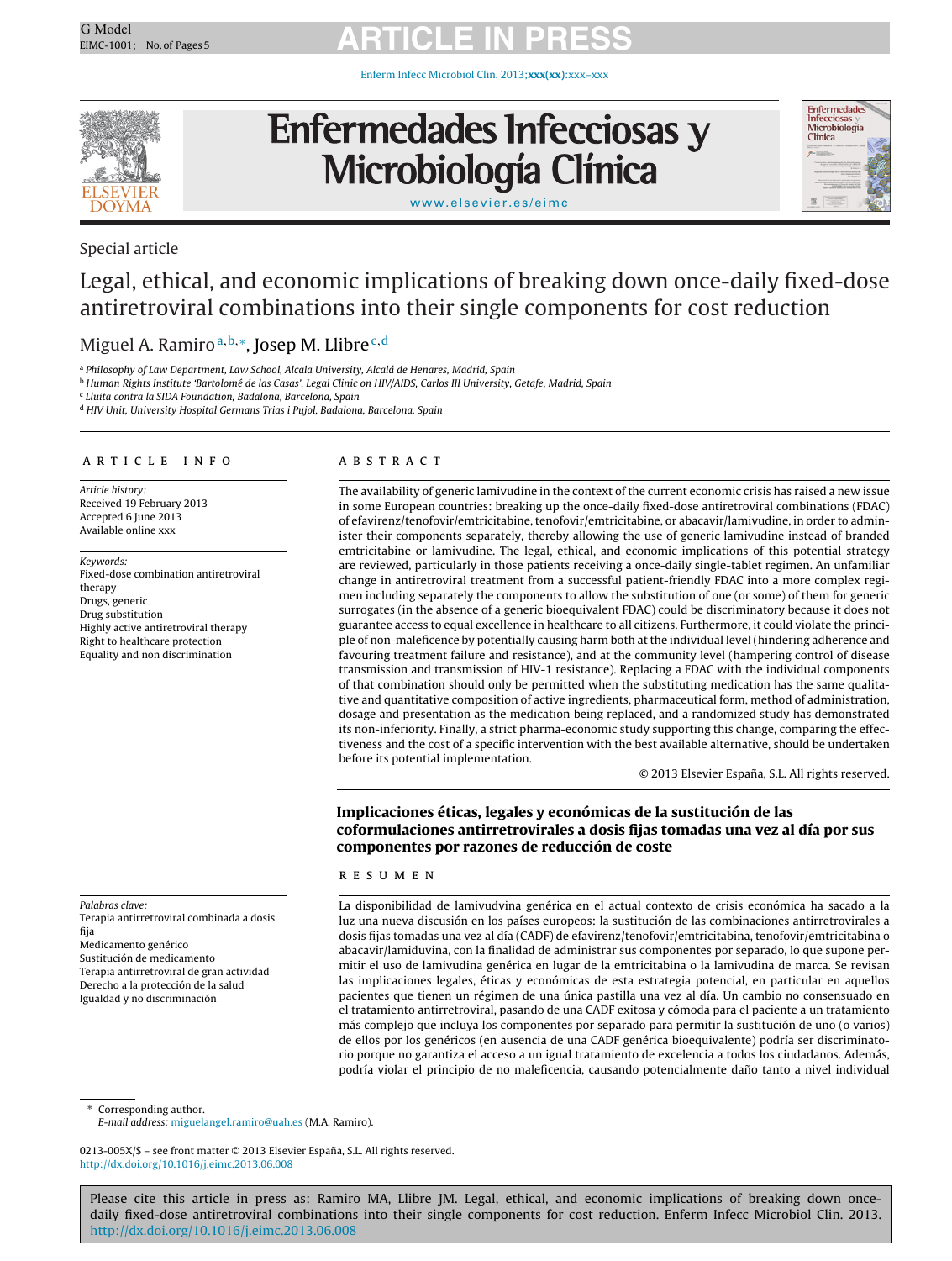2 M.A. Ramiro, J.M. Llibre / Enferm Infecc Microbiol Clin. 2013;**xxx(xx)**:xxx–xxx

(dificultando la adherencia y favoreciendo el fracaso y la resistencia al tratamiento) como a nivel comunitario (dificultando el control de la trasmisión de la enfermedad y la transmisión del VIH-1 resistente). Reemplazar una CADF por los componentes individuales de dicha combinación únicamente debería estar permitido cuando la medicación de sustitución tenga la misma composición cualitativa y cuantitativa en sus ingredientes activos, forma farmacéutica, método de administración, dosis y presentación que el medicamento que va a ser reemplazado, y cuando un estudio aleatorizado haya demostrado su no inferioridad. Por último, un estricto estudio farmacoeconómico apoyando este cambio, comparando la efectividad y el coste de una intervención específica con la mejor alternativa disponible, debería llevarse a cabo antes de su potencial implementación.

© 2013 Elsevier España, S.L. Todos los derechos reservados.

#### **Introduction**

Antiretroviral therapy (ART) persistently suppresses HIV-1 replication, allows gradual recovery of CD4<sup>+</sup> T-cell lymphocyte counts, and reduces or even averts patient morbidity and mortality. $1-5$  These treatments revert the ominous prognosis of HIV-1 disease and drastically cut down the risk of transmission to the general population, supporting the concept of "treatment as prevention".<sup>6,7</sup>

Achieving and maintaining viral suppression require the lifelong use of regimens with preferably three active drugs from two or more drug classes, thus challenging continued patient's adherence.<sup>[8](#page-3-0)</sup> Poor adherence to ART increases the risk of incomplete viral suppression and treatment failure, disease progression, transmission to the general population of both HIV-1 infection and drug resistance, and death. $9,10$  ART has improved steadily since the advent of potent combination therapy in 1996. Regimens have evolved from those involving administration of >25 pills and 3 times per day to those involving 1 pill administered oncedaily, associated with better adherence rates. $8,11,12$  Decreasing the toxicity, pill burden, and dosing frequency is associated with increased adherence and is strongly recommended in all treatment guidelines. $8,13-15$  In the absence of overriding considerations, cost and affordability should also be considered.<sup>13</sup>

Fixed-dose antiretroviral coformulations (FDAC) are pivotal in reducing the risk of treatment errors and selective non-compliance, and their use has been associated with higher adherence rates and lower risks of hospitalization, both in challenging homeless and marginally housed people, as well as in US Medicaid enrolees and in the US Lifelink database.<sup>16-19</sup> Single-tablet regimens (STR) taken once-daily are the utmost level of treatment simplification, and in difficult-to-treat populations have also demonstrated better adherence rates than non-one-pill-once-daily regimens.<sup>20</sup> With the exception of those cases where dose adjustment is required, the preferential use of FDACs is recommended in those situations where the agents included in the coformulation are drugs of choice.<sup>[8,15](#page-3-0)</sup>

As costs of care for HIV-infected subjects rise, National policy makers must determine the most efficient and cost-effective meth-ods for managing HIV disease.<sup>[20,21](#page-4-0)</sup> With more than 70% of all costs of HIV disease coming from ART, further scrutiny of drug pricing and utilization is to be expected.<sup>22</sup> The cost-effectiveness variable should be measured in order to provide a more transparent decision about which treatment would be covered, which price would be paid and which clinical situations and groups of patients would be eligible.<sup>[23](#page-4-0)</sup> A way must be found to resolve a basic dilemma: cost controls that are likely to be politically acceptable will not be very effective, and what might be effective will not be acceptable.<sup>[20](#page-4-0)</sup> In Spain, costs and cost-efficacy analysis of the preferred antiretroviral treatments recommended in the National guidelines are analyzed yearly and results are systematically reported in medical journals. $^{24}$  $^{24}$  $^{24}$ Generic drugs dramatically lower the cost of care also in HIV infection.<sup>[25](#page-4-0)</sup> ART regimen costs have nevertheless not been significantly reduced so far in developed countries with the availability of generics, because newer patent-protected drugs were assumed to continue to be preferred based on efficacy and convenience.<sup>[8,12,22](#page-3-0)</sup> Recent mathematical models have estimated that in the near future generic-based ART in the United States could yield substantial budgetary savings to HIV programs.<sup>26</sup> Compared with a slightly less effective generic-based regimen, the cost-effectiveness of first-line branded ART would exceed an unacceptable ratio of \$100 000/QALY, thus favouring the use of generics without any doubt.

FDACs currently have in Europe the same cost of their branded components administered separately. However, the availability of generic lamivudine in the context of the current economic crisis has raised a new issue in some Spanish public hospitals: breaking up the once-daily FDAC of efavirenz/tenofovir/emtricitabine, tenofovir/emtricitabine, or abacavir/lamivudine, in order to administer their components separately and thus allowing the use of generic lamivudine instead of branded emtricitabine or lamivudine. Thus, the change is not that of an ART based on a brand FDAC towards a bioequivalent generic FDAC, but of a brand FDAC towards the separated components, generic or branded, included in the coformulation. This brings up a new challenge in the history of ART.

This paper attempts to determine the legal, economic, and ethical implications associated with a change in the treatment of HIV-1-infected subjects receiving a FDAC, and particularly those receiving a once-daily STR, to a split treatment administering the components separately, including generic surrogates of some components. These implications are focused in Spain but they can also be exported to Europe and US.

#### **In what way does an unconsented change to a more complex pharmacological treatment schedule affect the patient's right to choose his/her treatment?**

HIV is an infection that does not allow people to play around when discussing treatments. Whether by means of a brand name or a generic ART, based on a FDAC or not, the difference between having access or not to ART can drive the difference between living or not[.27,28](#page-4-0)

In Spain, the EU and the US the law recognizes the patient's right to not to be given a treatment without previous consent.<sup>29-31</sup> The patient has the right to freely decide, after receiving adequate information, between the available clinical options, and s/he also has the right to refuse treatment, except in cases where a public health risk is present or there is immediate serious risk to the patient's health or to the transmission to a third person, as would be the case in a HIV-infected pregnant women to prevent mother-to-child transmission.<sup>[32](#page-4-0)</sup> In addition, the physician must fulfil his/her duty to provide the patient with the pertinent information about benefits and drawbacks of the treatment change, when choosing or changing the ART according to the clinical situation, including treatment changes from FDAC to the split elements of the coformulation.<sup>29</sup>

The right to consent treatment, however, does not include the right to choose between a branded medication and a generic one. The principle of rational use of medications implies the preference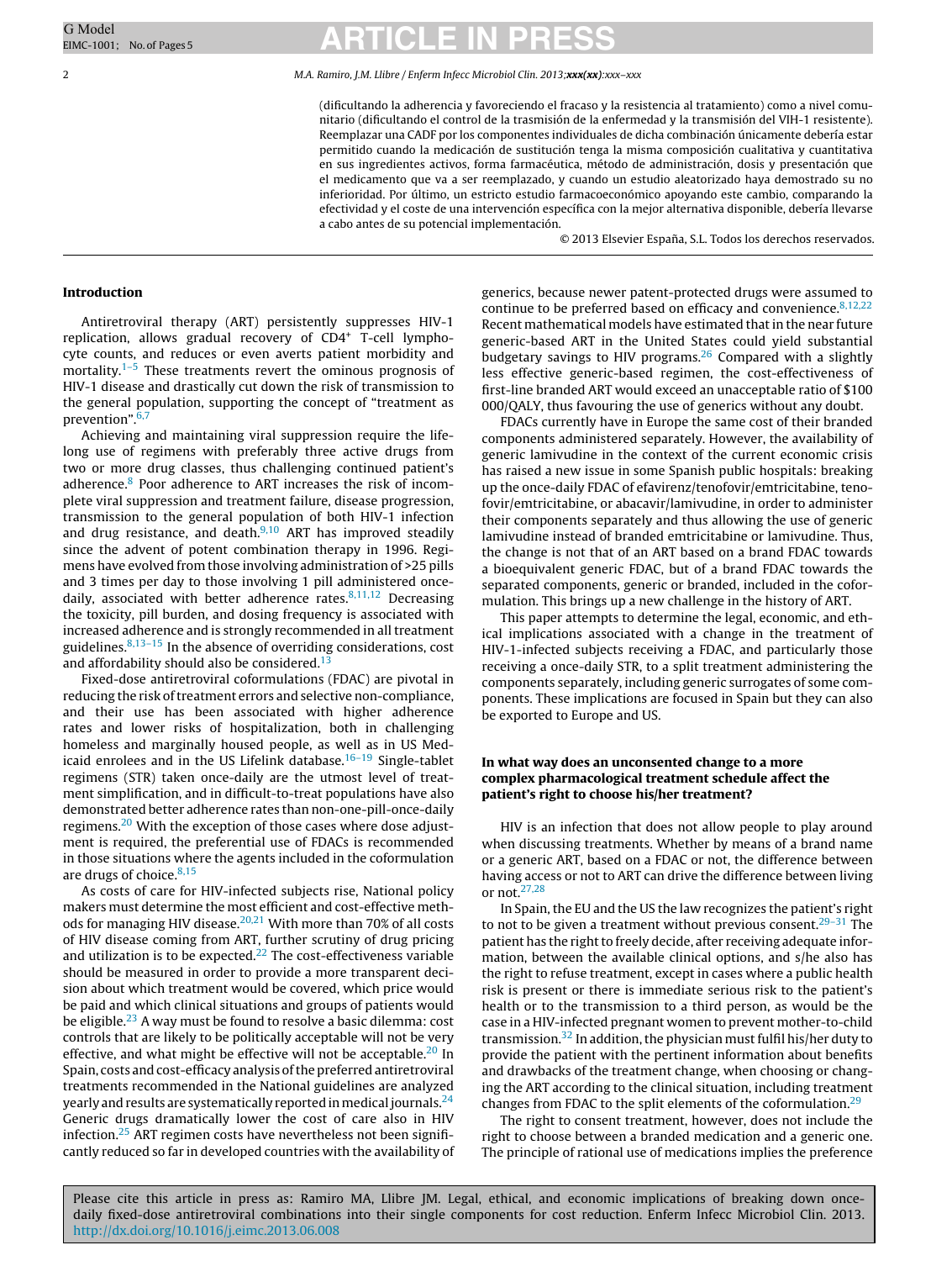#### M.A. Ramiro, J.M. Llibre / Enferm Infecc Microbiol Clin. 2013;**xxx(xx)**:xxx–xxx 3

of prescription by active ingredient.<sup>[33](#page-4-0)</sup> Generic medicines are products with demonstrated bioequivalence to the branded ones, and which are more economical because the original period of medication exclusivity (patent) has expired. They ensure identical conditions of quality, safety, and effectiveness at a lower price to the community. As a general rule, authorized generic medications cannot be sold until ten years after the date of the initial authorization of the reference branded medication.<sup>[34](#page-4-0)</sup>

It has been very well documented that generic antiretrovirals are fully effective and also reduce the mortality and morbidity rates associated with HIV in places where their use is widespread. $8,27,28$ Thus, it is pertinent to know what should be done when a FDAC has no generic FDAC surrogate including the same bioequivalent generic components, and therefore the aim is breaking down the pharmacological treatment based on that FDAC.

On the legal level, in the EU, the Directive 2001/83/CE states the basic guidelines on medicinal products for human use. Article 10 regulates generic drugs in the EU internal market establishing the principle of interchangeability, whereby a branded drug can be substituted for a generic drug if it meets three conditions: (i) the same qualitative and quantitative composition in active substance(s) as the reference product, (ii) the same pharmaceutical form as the reference medicinal product, and (iii) whose bioequivalence with the reference medicinal product has been demonstrated by appropriate bioavailability studies. $35$  All the state members of the EU follow this. For example, both the laws in Spain,  $33$  France,  $36$ and Germany<sup>37</sup> state that a generic medication is one that has the same qualitative and quantitative composition in active substances, the same pharmaceutical form, and its bioequivalence with the reference medication has been demonstrated by studies adapted to bioavailability. $36,37$  Also in the USA we can find the same regulatory principle in the Drug Price Competition and Patent Term Restoration Act, also known as Waxman-Hatch Act.<sup>38</sup>

According to the National, European, and US legislations, the substitution of a prescribed medication (a FDAC) is only permitted on the condition that the three cumulative requirements are met. If one of the three requirements is not met, the substitution cannot be made. The problem here is that there is not a generic FDAC, so the principle of interchangeability cannot be applied.

Finally, even though lamivudine and emtricitabine are similar molecules, they have differential characteristics that do not allow us to rule out the possibility of different resistance rates in the event of virological failure, and even the overall failure rates, as has been seen in a recent metanalysis when administered with tenofovir-containing regimens.<sup>17,39-42</sup> Furthermore, clinical trials have only included one of them and we have no head-to-head comparisons. Thus, the efficacy of replacing emtricitabine with lamivudine remains uncertain.

#### **The unconsented substitution of a successful FDAC to a less convenient one in some areas of a given country could breach the principle of equality and non-discrimination**

The change could breach the principles of equal treatment and non discrimination that are recognized in the Spanish Constitution and are as well the rule of European States and US (art. 43, 9, and  $14$ ).<sup>43</sup> The change would violate the rights of all citizens to obtain medications in equal conditions throughout all the Spanish Healthcare System (Spanish NHS).<sup>44</sup> This constitutional principle has higher hierarchy than the measures intended to rationalize the prescription and use of medications that the National and local healthcare administrations in a given country might adopt. Actually, the Spanish law guarantees equally effective conditions throughout the National territory, allowing for the free movement of all citizens and receiving the same excellence in treatment.<sup>[43,44](#page-4-0)</sup>

All people are considered equal with no relevance given to the place within the National territory where they reside, in particular, taking into account the special characteristics of the island territories. Although, Autonomous Communities have legal competence in healthcare issues, the National government establishes a minimum uniformed regulation in order to impede discrimination in matters of health that could affect any group which might have special difficulty (e.g. based on the place of residence) in gaining real and effective access to them.

The Spanish NHS's catalogue of benefits is designed to guarantee the basic common conditions for complete, continuous attention at a proper level, defining the healthcare coverage offered to all citizens[.45](#page-4-0) Concerning the pharmaceutical benefits, ART and FDAC are indeed included in the catalogue of medications and all of the measures must be taken to ensure that patients receive medication in a universal manner that is adequate to their clinical needs, in the precise dose to meet their individual requirements, during an adequate period of time, and at the lowest cost possible for them and for the community, and irrespective of the place of residence.

Within the lists of services, each Autonomous Community must include, as a minimum, all of the services listed by the Spanish NHS. This minimum content is not optional and must be regularly adapted to technological advances and to the needs of the population covered by the Spanish NHS.<sup>[44](#page-4-0)</sup> Otherwise, the level of excellence of ART that two citizens in the same situation would receive in the same country would vary depending on the catalogue approved by the Autonomous Community where they reside or the hospital where they are treated based only on economic criteria in spite of having a common healthcare system. That would be a violation of the rule of law and the principle of equality, resulting in discriminatory treatment because the same situation would be treated unequally without an appropriate rational justification, according to the jurisprudence of the Spanish Constitutional Court, the European Court of Human Rights and the US Supreme Court[.46–48](#page-4-0)

#### **The change of a successful FDAC into a more complex regimen may harm both at the patient and community levels, in that it may affect patient's adherence and lead to the appearance of treatment failure and resistance**

Breaking up a successful and more patient-friendly FDAC, changing to another regimen using the same components separately in order to administer one or some of them as generics (when the equivalent generic FDAC is not available), may harm or be detrimental not just to the own patient, but it may also make the community's control of the disease more difficult.<sup>[6,7](#page-3-0)</sup> In this case, it would be violating the ethical principle of non-maleficence that requires that any action that leads to harm or increases the risk of harm occurring be omitted.<sup>[49](#page-4-0)</sup>

This treatment switch might represent a step backward in advances made in simplicity and adherence toART, and would carry the risk of a patient selectively not taking one of the medications (selective non-compliance), which would then be administered separately. FDACs proved to be a significant advance in simplifying ART, facilitating the use of complex regimens in chronic illnesses and resulting in a measurable improvement in adherence and patient's quality of life. $17$  Not surprisingly, patients do prefer the simplest ART possible. In HIV disease, irregular adherence and covert monotherapy, even for just a few months, may lead to the permanent loss of effectiveness of the therapeutic regimen, the development of resistance to the drugs the patient is receiving, and even cross-resistance to other future medications. Thus, FDAC may contribute to reducing the risk of the development of HIV-1 resistance to antiretroviral drugs, which would not only compromise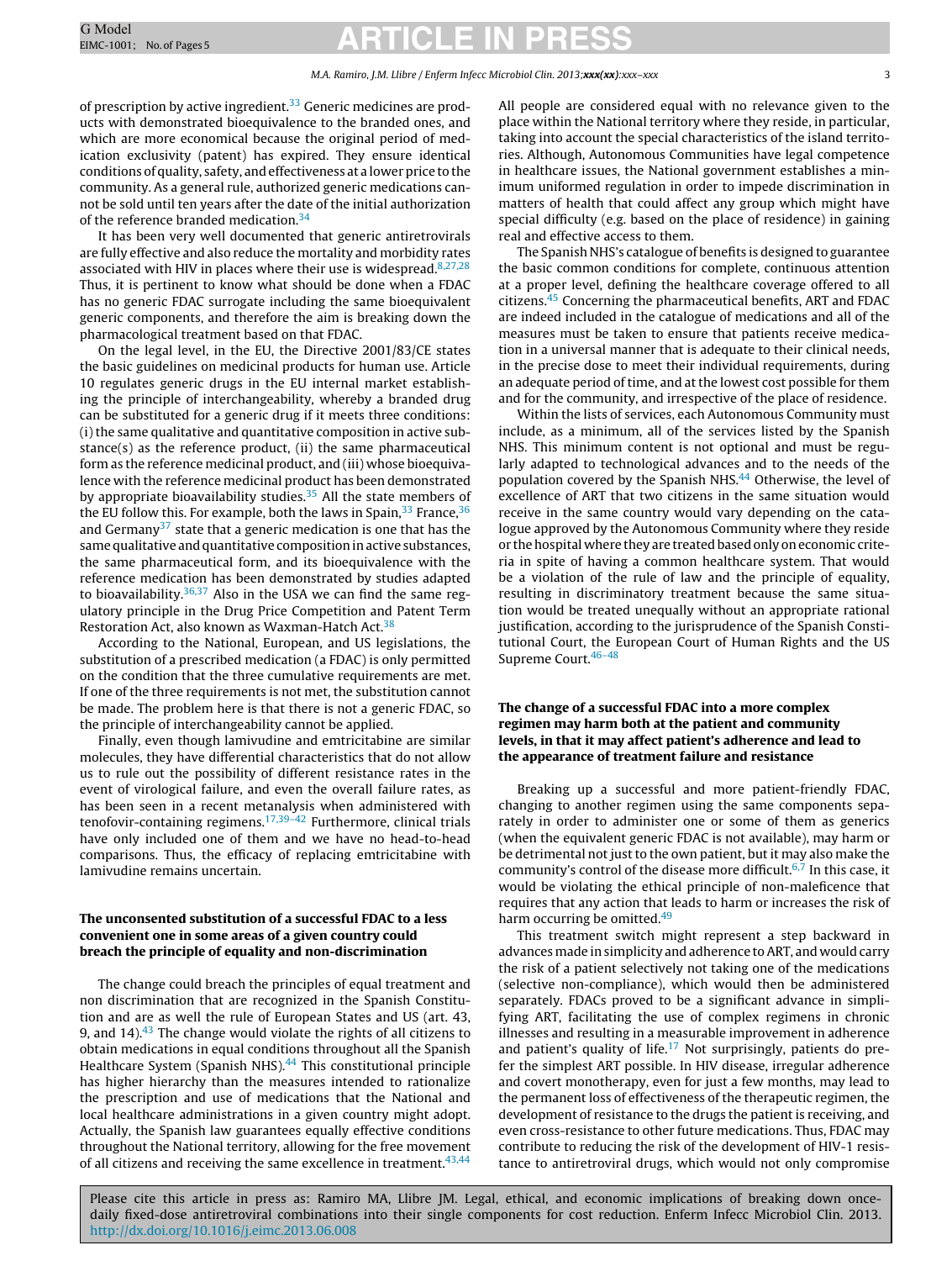treatment options for the individual, but would also increase the probability of transmission of both HIV-1 infection and resistance to serodiscordant couples.  $6,7,17,50$  The control of HIV replication has positive consequences not only at the individual level, but also on a societal level, since it drastically reduces the risk of transmission by treated individuals to their couples, the general population, and it avoids vertical transmission from infected mothers to their children.8,51,52

FDAC reduce the number of different packages and medications that the patient must keep track of, $12$  a strategy used in all chronic illnesses requiring a combined treatment in order to reduce the risk of confusion and selective non-compliance. Actually, the widespread use of FDAC has been correlated with a decrease in the prevalence of HIV-1 drug resistance mutations at a population level.<sup>53</sup>

FDAC are preferred regimes in all ART Guidelines. $8,13-15$  Both Spanish, European, and American consensus documents recently updated an entire section dedicated to treatment simplification, understood as the change from one therapeutic plan that has managed to safely suppress the viral replication to another one that is simpler and continues to produce that suppression and has some added benefit for the patient. The objectives are to improve the quality of life, facilitate adherence to the plan, and prevent or reverse some adverse side effects. With simplification we can reduce the number of drugs involved, the number of pills, frequency of doses, and take advantage of the convenience of coformulations. New classes of antiretroviral drugs along with the development of FDAC have greatly contributed to developing simpler treatments. Simplification has been a highly used strategy for a long time, but at present, simpler therapies from the beginning are the usual practice, leaving a few left to be simplified.8

#### **The change of a successful pharmacological treatment for cost reduction may only be justified if the overall costs are considered**

It has not yet been established how the breakage of FDAC fits in with the principle of rational use of medication based on cost reduction. Some preliminary reports have shown that unlike the desired objective of cost-saving, FDCAs disruption might led to an increase of health care expenditure due to an unexpectedly high rate of adverse events and hospital visits, probably related to the lack of obtaining patient's informed consent.<sup>[54](#page-4-0)</sup> At the contrary, in a recent analysis done in Denmark with 529 patients, in a well organized health care setting with free access to antiretroviral therapy, a switch from coformulated efavirenz/tenofovir/emtricitabine tablet to a cheaper multi-tablet regimen for economic reasons did not reduce virological response.<sup>55</sup>

The improvements achieved with ART come at a cost. Antiretroviral drugs have a high price due to, among other factors, the investment done in order to obtain the new products. ART constitutes one of the most cost-effective therapeutic strategies available in the western world.<sup>1,5,8,22,25,56</sup> As a consequence of the improvements accomplished in life expectancy and quality of life, there has been a significant decrease in the use of health services (both at hospital and ambulatory levels) related to HIV disease, as well as a decrease in the spread of HIV-1 infection. The majority of the economic evaluations in this area have focused only on drug costs, some of them on determining the direct costs (prevention, diagnosis, and treatment), and very few have included indirect costs (loss of productivity, HIV transmission).<sup>[53](#page-4-0)</sup> Actually, an antiretroviral treatment consisting of a single pill per day was associated with significantly better adherence and lower risk of hospitalization in HIV-infected patients compared to patients receiving three or more pills per day in a recent analysis done in 7073 US patients.[16](#page-4-0)

Patients receiving a single pill per day were 24% less likely to have a hospitalization versus those receiving three or more pills per day  $(OR = 0.76; p = 0.003)$ . In agreement with this, another analysis done in 7825 US patients who received a complete antiretroviral regimen between June 1, 2009 and December 31, 2011, also demonstrated that non-STR combinations have twice the risk of incomplete daily dosing vs. an STR, and are associated with an additional significant risk of hospitalization which ranged from 43 to 54% ( $p < 0.0001$ ).<sup>19</sup> Therefore, receiving antiretroviral treatment as a single pill per day was associated with potential clinical and economic benefits. Thus, a strict pharma-economic study supporting this change should be done before implementing it.

#### **Conclusion**

In summary, an unconsented pharmacological change from a successful patient-friendly FDAC into a more complex regimen including separately the components to allow the substitution of one (or some) of them for generic surrogates (in the absence of a generic bioequivalent FDAC) could violate the principle of equality and non-discrimination in the access to excellence in the health services throughout a Nation territory; can cause harm both at the individual level (lack of adherence and the appearance of treatment failure and resistance) and at the community level (hinders control of disease transmission); and, finally, could increase the costs if indirect costs of the switch are taken into account.

Substituting a FDAC with the individual components of that combination is only permitted when the substituting medication has the same qualitative and quantitative composition of active ingredients, pharmaceutical form, method of administration, dosage and presentation as the medication being replaced.

#### **Conflicts of interest**

Miguel A. Ramiro has received payment for conferences and legal counselling from CESIDA. He is member ofthe research project 'El tiempo de los derechos', Consolider-Ingenio 2010, funded by the Ministry of Science and Innovation (CSD2008-00007).

Josep M. Llibre has received funding for research or payment for conferences or participation on advisory boards from Abbott, Boehringer-Ingelheim, Bristol-Myers Squibb, Gilead Sciences, Janssen-Cilag, Merck Sharp & Dohme, Tibotec, and ViiV Healthcare.

#### **References**

- 1. [Walensky](http://refhub.elsevier.com/S0213-005X(13)00241-3/sbref0005) [RP,](http://refhub.elsevier.com/S0213-005X(13)00241-3/sbref0005) [Paltiel](http://refhub.elsevier.com/S0213-005X(13)00241-3/sbref0005) [AD,](http://refhub.elsevier.com/S0213-005X(13)00241-3/sbref0005) [Losina](http://refhub.elsevier.com/S0213-005X(13)00241-3/sbref0005) [E,](http://refhub.elsevier.com/S0213-005X(13)00241-3/sbref0005) [Mercincavage](http://refhub.elsevier.com/S0213-005X(13)00241-3/sbref0005) [LM,](http://refhub.elsevier.com/S0213-005X(13)00241-3/sbref0005) [Schackman](http://refhub.elsevier.com/S0213-005X(13)00241-3/sbref0005) [BR,](http://refhub.elsevier.com/S0213-005X(13)00241-3/sbref0005) [Sax](http://refhub.elsevier.com/S0213-005X(13)00241-3/sbref0005) [PE,](http://refhub.elsevier.com/S0213-005X(13)00241-3/sbref0005) [et](http://refhub.elsevier.com/S0213-005X(13)00241-3/sbref0005) [al.](http://refhub.elsevier.com/S0213-005X(13)00241-3/sbref0005) [The](http://refhub.elsevier.com/S0213-005X(13)00241-3/sbref0005) [survival](http://refhub.elsevier.com/S0213-005X(13)00241-3/sbref0005) [benefits](http://refhub.elsevier.com/S0213-005X(13)00241-3/sbref0005) [of](http://refhub.elsevier.com/S0213-005X(13)00241-3/sbref0005) [AIDS](http://refhub.elsevier.com/S0213-005X(13)00241-3/sbref0005) [treatment](http://refhub.elsevier.com/S0213-005X(13)00241-3/sbref0005) [in](http://refhub.elsevier.com/S0213-005X(13)00241-3/sbref0005) [the](http://refhub.elsevier.com/S0213-005X(13)00241-3/sbref0005) [United](http://refhub.elsevier.com/S0213-005X(13)00241-3/sbref0005) [States.](http://refhub.elsevier.com/S0213-005X(13)00241-3/sbref0005) [J](http://refhub.elsevier.com/S0213-005X(13)00241-3/sbref0005) [Infect](http://refhub.elsevier.com/S0213-005X(13)00241-3/sbref0005) [Dis.](http://refhub.elsevier.com/S0213-005X(13)00241-3/sbref0005) [2006;194:11](http://refhub.elsevier.com/S0213-005X(13)00241-3/sbref0005)–[9.](http://refhub.elsevier.com/S0213-005X(13)00241-3/sbref0005)
- 2. [Palella](http://refhub.elsevier.com/S0213-005X(13)00241-3/sbref0010) [Jr](http://refhub.elsevier.com/S0213-005X(13)00241-3/sbref0010) [FJ,](http://refhub.elsevier.com/S0213-005X(13)00241-3/sbref0010) [Delaney](http://refhub.elsevier.com/S0213-005X(13)00241-3/sbref0010) [KM,](http://refhub.elsevier.com/S0213-005X(13)00241-3/sbref0010) [Moorman](http://refhub.elsevier.com/S0213-005X(13)00241-3/sbref0010) [AC,](http://refhub.elsevier.com/S0213-005X(13)00241-3/sbref0010) [Loveless](http://refhub.elsevier.com/S0213-005X(13)00241-3/sbref0010) [MO,](http://refhub.elsevier.com/S0213-005X(13)00241-3/sbref0010) [Fuhrer](http://refhub.elsevier.com/S0213-005X(13)00241-3/sbref0010) [J,](http://refhub.elsevier.com/S0213-005X(13)00241-3/sbref0010) [Satten](http://refhub.elsevier.com/S0213-005X(13)00241-3/sbref0010) [GA,](http://refhub.elsevier.com/S0213-005X(13)00241-3/sbref0010) [et](http://refhub.elsevier.com/S0213-005X(13)00241-3/sbref0010) [al.](http://refhub.elsevier.com/S0213-005X(13)00241-3/sbref0010) [Declining](http://refhub.elsevier.com/S0213-005X(13)00241-3/sbref0010) [morbidity](http://refhub.elsevier.com/S0213-005X(13)00241-3/sbref0010) [and](http://refhub.elsevier.com/S0213-005X(13)00241-3/sbref0010) [mortality](http://refhub.elsevier.com/S0213-005X(13)00241-3/sbref0010) [among](http://refhub.elsevier.com/S0213-005X(13)00241-3/sbref0010) [patients](http://refhub.elsevier.com/S0213-005X(13)00241-3/sbref0010) [with](http://refhub.elsevier.com/S0213-005X(13)00241-3/sbref0010) [advanced](http://refhub.elsevier.com/S0213-005X(13)00241-3/sbref0010) [human](http://refhub.elsevier.com/S0213-005X(13)00241-3/sbref0010) [immunodeficiency](http://refhub.elsevier.com/S0213-005X(13)00241-3/sbref0010) [virus](http://refhub.elsevier.com/S0213-005X(13)00241-3/sbref0010) [infection.](http://refhub.elsevier.com/S0213-005X(13)00241-3/sbref0010) [HIV](http://refhub.elsevier.com/S0213-005X(13)00241-3/sbref0010) [Outpatient](http://refhub.elsevier.com/S0213-005X(13)00241-3/sbref0010) [Study](http://refhub.elsevier.com/S0213-005X(13)00241-3/sbref0010) [Investigators.](http://refhub.elsevier.com/S0213-005X(13)00241-3/sbref0010) [N](http://refhub.elsevier.com/S0213-005X(13)00241-3/sbref0010) [Engl](http://refhub.elsevier.com/S0213-005X(13)00241-3/sbref0010) [J](http://refhub.elsevier.com/S0213-005X(13)00241-3/sbref0010) [Med.](http://refhub.elsevier.com/S0213-005X(13)00241-3/sbref0010) [1998;338:853–60.](http://refhub.elsevier.com/S0213-005X(13)00241-3/sbref0010)
- 3. [Llibre](http://refhub.elsevier.com/S0213-005X(13)00241-3/sbref0015) [JM,](http://refhub.elsevier.com/S0213-005X(13)00241-3/sbref0015) [Falco](http://refhub.elsevier.com/S0213-005X(13)00241-3/sbref0015) [V,](http://refhub.elsevier.com/S0213-005X(13)00241-3/sbref0015) [Tural](http://refhub.elsevier.com/S0213-005X(13)00241-3/sbref0015) [C,](http://refhub.elsevier.com/S0213-005X(13)00241-3/sbref0015) [Negredo](http://refhub.elsevier.com/S0213-005X(13)00241-3/sbref0015) [E,](http://refhub.elsevier.com/S0213-005X(13)00241-3/sbref0015) [Pineda](http://refhub.elsevier.com/S0213-005X(13)00241-3/sbref0015) [JA,](http://refhub.elsevier.com/S0213-005X(13)00241-3/sbref0015) [Munoz](http://refhub.elsevier.com/S0213-005X(13)00241-3/sbref0015) [J,](http://refhub.elsevier.com/S0213-005X(13)00241-3/sbref0015) [et](http://refhub.elsevier.com/S0213-005X(13)00241-3/sbref0015) [al.](http://refhub.elsevier.com/S0213-005X(13)00241-3/sbref0015) [The](http://refhub.elsevier.com/S0213-005X(13)00241-3/sbref0015) [changing](http://refhub.elsevier.com/S0213-005X(13)00241-3/sbref0015) [face](http://refhub.elsevier.com/S0213-005X(13)00241-3/sbref0015) [of](http://refhub.elsevier.com/S0213-005X(13)00241-3/sbref0015) [HIV/AIDS](http://refhub.elsevier.com/S0213-005X(13)00241-3/sbref0015) [in](http://refhub.elsevier.com/S0213-005X(13)00241-3/sbref0015) [treated](http://refhub.elsevier.com/S0213-005X(13)00241-3/sbref0015) [patients.](http://refhub.elsevier.com/S0213-005X(13)00241-3/sbref0015) [Curr](http://refhub.elsevier.com/S0213-005X(13)00241-3/sbref0015) [HIV](http://refhub.elsevier.com/S0213-005X(13)00241-3/sbref0015) [Res.](http://refhub.elsevier.com/S0213-005X(13)00241-3/sbref0015) [2009;7:365](http://refhub.elsevier.com/S0213-005X(13)00241-3/sbref0015)–[77.](http://refhub.elsevier.com/S0213-005X(13)00241-3/sbref0015)
- 4. [van](http://refhub.elsevier.com/S0213-005X(13)00241-3/sbref0020) [Sighem](http://refhub.elsevier.com/S0213-005X(13)00241-3/sbref0020) [AI,](http://refhub.elsevier.com/S0213-005X(13)00241-3/sbref0020) [Gras](http://refhub.elsevier.com/S0213-005X(13)00241-3/sbref0020) [LA,](http://refhub.elsevier.com/S0213-005X(13)00241-3/sbref0020) [Reiss](http://refhub.elsevier.com/S0213-005X(13)00241-3/sbref0020) [P,](http://refhub.elsevier.com/S0213-005X(13)00241-3/sbref0020) [Brinkman](http://refhub.elsevier.com/S0213-005X(13)00241-3/sbref0020) [K,](http://refhub.elsevier.com/S0213-005X(13)00241-3/sbref0020) [de](http://refhub.elsevier.com/S0213-005X(13)00241-3/sbref0020) [WF.](http://refhub.elsevier.com/S0213-005X(13)00241-3/sbref0020) [Life](http://refhub.elsevier.com/S0213-005X(13)00241-3/sbref0020) [expectancy](http://refhub.elsevier.com/S0213-005X(13)00241-3/sbref0020) [of](http://refhub.elsevier.com/S0213-005X(13)00241-3/sbref0020) [recently](http://refhub.elsevier.com/S0213-005X(13)00241-3/sbref0020) [diagnosed](http://refhub.elsevier.com/S0213-005X(13)00241-3/sbref0020) [asymptomatic](http://refhub.elsevier.com/S0213-005X(13)00241-3/sbref0020) [HIV-infected](http://refhub.elsevier.com/S0213-005X(13)00241-3/sbref0020) [patients](http://refhub.elsevier.com/S0213-005X(13)00241-3/sbref0020) [approaches](http://refhub.elsevier.com/S0213-005X(13)00241-3/sbref0020) [that](http://refhub.elsevier.com/S0213-005X(13)00241-3/sbref0020) [of](http://refhub.elsevier.com/S0213-005X(13)00241-3/sbref0020) [uninfected](http://refhub.elsevier.com/S0213-005X(13)00241-3/sbref0020) [individuals.](http://refhub.elsevier.com/S0213-005X(13)00241-3/sbref0020) [AIDS.](http://refhub.elsevier.com/S0213-005X(13)00241-3/sbref0020) [2010;24:1527–35.](http://refhub.elsevier.com/S0213-005X(13)00241-3/sbref0020)
- 5. [The](http://refhub.elsevier.com/S0213-005X(13)00241-3/sbref0025) [Antiretroviral](http://refhub.elsevier.com/S0213-005X(13)00241-3/sbref0025) [Therapy](http://refhub.elsevier.com/S0213-005X(13)00241-3/sbref0025) [Cohort](http://refhub.elsevier.com/S0213-005X(13)00241-3/sbref0025) [Collaboration.](http://refhub.elsevier.com/S0213-005X(13)00241-3/sbref0025) [Life](http://refhub.elsevier.com/S0213-005X(13)00241-3/sbref0025) [expectancy](http://refhub.elsevier.com/S0213-005X(13)00241-3/sbref0025) [of](http://refhub.elsevier.com/S0213-005X(13)00241-3/sbref0025) [individuals](http://refhub.elsevier.com/S0213-005X(13)00241-3/sbref0025) [on](http://refhub.elsevier.com/S0213-005X(13)00241-3/sbref0025) [combination](http://refhub.elsevier.com/S0213-005X(13)00241-3/sbref0025) antiretroviral therapy [in](http://refhub.elsevier.com/S0213-005X(13)00241-3/sbref0025) [high-income](http://refhub.elsevier.com/S0213-005X(13)00241-3/sbref0025) [countries:](http://refhub.elsevier.com/S0213-005X(13)00241-3/sbref0025) [a](http://refhub.elsevier.com/S0213-005X(13)00241-3/sbref0025) [collaborative](http://refhub.elsevier.com/S0213-005X(13)00241-3/sbref0025) [analysis](http://refhub.elsevier.com/S0213-005X(13)00241-3/sbref0025) [of](http://refhub.elsevier.com/S0213-005X(13)00241-3/sbref0025) [14](http://refhub.elsevier.com/S0213-005X(13)00241-3/sbref0025) [cohort](http://refhub.elsevier.com/S0213-005X(13)00241-3/sbref0025) [studies.](http://refhub.elsevier.com/S0213-005X(13)00241-3/sbref0025) [Lancet.](http://refhub.elsevier.com/S0213-005X(13)00241-3/sbref0025) [2008;372:293–9.](http://refhub.elsevier.com/S0213-005X(13)00241-3/sbref0025)
- 6. [Cohen](http://refhub.elsevier.com/S0213-005X(13)00241-3/sbref0030) [MS,](http://refhub.elsevier.com/S0213-005X(13)00241-3/sbref0030) [Chen](http://refhub.elsevier.com/S0213-005X(13)00241-3/sbref0030) [YQ,](http://refhub.elsevier.com/S0213-005X(13)00241-3/sbref0030) [McCauley](http://refhub.elsevier.com/S0213-005X(13)00241-3/sbref0030) [M,](http://refhub.elsevier.com/S0213-005X(13)00241-3/sbref0030) [Gamble](http://refhub.elsevier.com/S0213-005X(13)00241-3/sbref0030) [T,](http://refhub.elsevier.com/S0213-005X(13)00241-3/sbref0030) [Hosseinipour](http://refhub.elsevier.com/S0213-005X(13)00241-3/sbref0030) [MC,](http://refhub.elsevier.com/S0213-005X(13)00241-3/sbref0030) [Kumarasamy](http://refhub.elsevier.com/S0213-005X(13)00241-3/sbref0030) [N,](http://refhub.elsevier.com/S0213-005X(13)00241-3/sbref0030) [et](http://refhub.elsevier.com/S0213-005X(13)00241-3/sbref0030) [al.](http://refhub.elsevier.com/S0213-005X(13)00241-3/sbref0030) [Prevention](http://refhub.elsevier.com/S0213-005X(13)00241-3/sbref0030) [of](http://refhub.elsevier.com/S0213-005X(13)00241-3/sbref0030) [HIV-1](http://refhub.elsevier.com/S0213-005X(13)00241-3/sbref0030) [infection](http://refhub.elsevier.com/S0213-005X(13)00241-3/sbref0030) [with](http://refhub.elsevier.com/S0213-005X(13)00241-3/sbref0030) [early](http://refhub.elsevier.com/S0213-005X(13)00241-3/sbref0030) [antiretroviral](http://refhub.elsevier.com/S0213-005X(13)00241-3/sbref0030) [therapy.](http://refhub.elsevier.com/S0213-005X(13)00241-3/sbref0030) [N](http://refhub.elsevier.com/S0213-005X(13)00241-3/sbref0030) [Engl](http://refhub.elsevier.com/S0213-005X(13)00241-3/sbref0030) [J](http://refhub.elsevier.com/S0213-005X(13)00241-3/sbref0030) [Med.](http://refhub.elsevier.com/S0213-005X(13)00241-3/sbref0030) [2011;365:493](http://refhub.elsevier.com/S0213-005X(13)00241-3/sbref0030)–[505.](http://refhub.elsevier.com/S0213-005X(13)00241-3/sbref0030)
- 7. [Cohen](http://refhub.elsevier.com/S0213-005X(13)00241-3/sbref0035) [J.](http://refhub.elsevier.com/S0213-005X(13)00241-3/sbref0035) [HIV](http://refhub.elsevier.com/S0213-005X(13)00241-3/sbref0035) [prevention.](http://refhub.elsevier.com/S0213-005X(13)00241-3/sbref0035) [Halting](http://refhub.elsevier.com/S0213-005X(13)00241-3/sbref0035) [HIV/AIDS](http://refhub.elsevier.com/S0213-005X(13)00241-3/sbref0035) [epidemics.](http://refhub.elsevier.com/S0213-005X(13)00241-3/sbref0035) [Science.](http://refhub.elsevier.com/S0213-005X(13)00241-3/sbref0035) [2011;334:](http://refhub.elsevier.com/S0213-005X(13)00241-3/sbref0035) [1338](http://refhub.elsevier.com/S0213-005X(13)00241-3/sbref0035)–[40.](http://refhub.elsevier.com/S0213-005X(13)00241-3/sbref0035)
- 8. Panel on Antiretroviral Guidelines for Adults and Adolescents. Guidelines for the use of antiretroviral agents in HIV-1-infected adults and adolescents. Department of Health and Human Services; 2013. p. 1–239. February 12. Available at <http://www.aidsinfo.nih.gov/ContentFiles/AdultandAdolescentGL.pdf> [accessed 27.05.13].

<span id="page-3-0"></span>